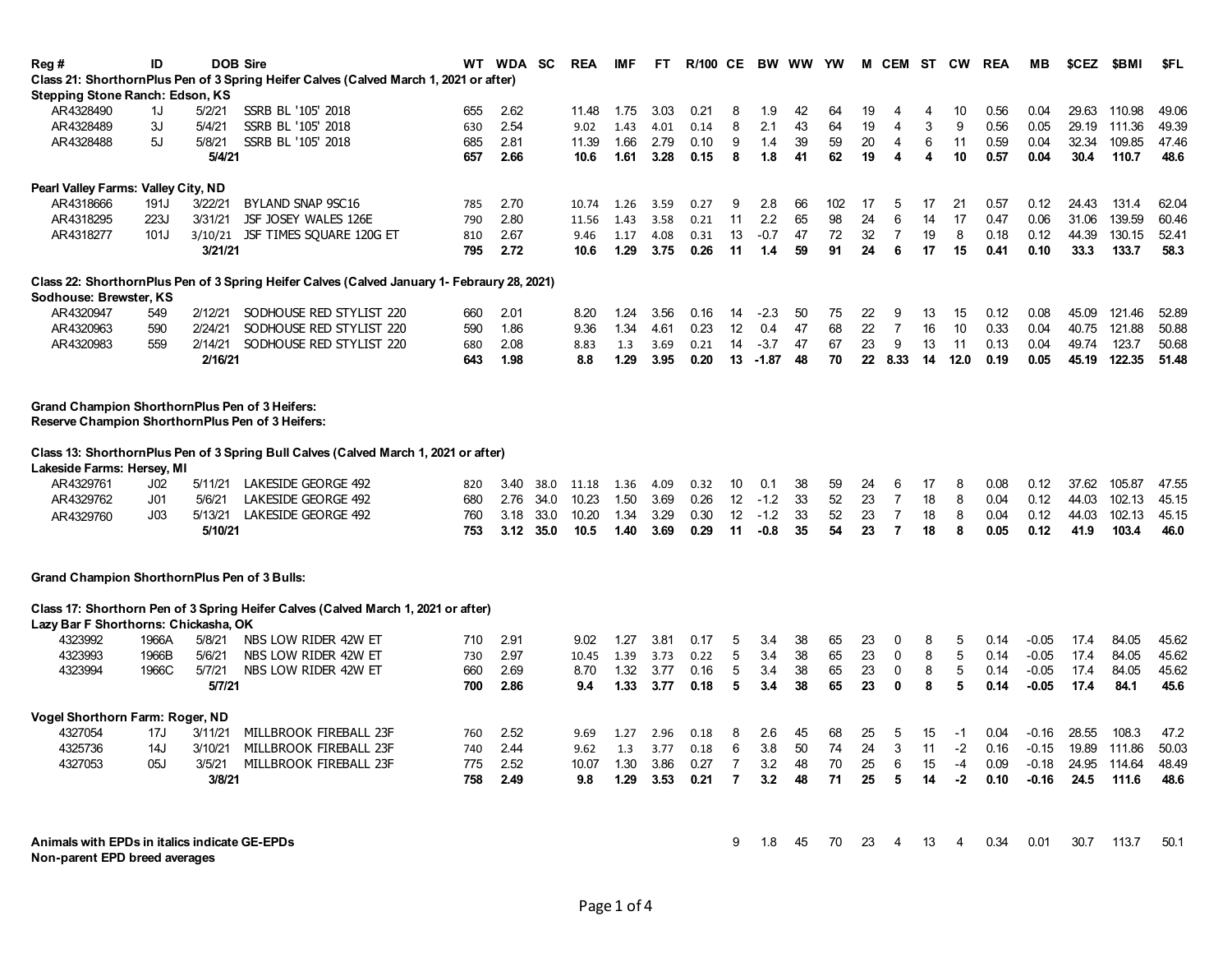|                                                                                               |                   |                    | Class 18: Shorthorn Pen of 3 Spring Heifer Calves (Calved January 1- Febraury 29,2021)    |              |              |              |                |              |              |              |            |               |          |          |          |                 |          |                         |              |                 |                |                  |               |
|-----------------------------------------------------------------------------------------------|-------------------|--------------------|-------------------------------------------------------------------------------------------|--------------|--------------|--------------|----------------|--------------|--------------|--------------|------------|---------------|----------|----------|----------|-----------------|----------|-------------------------|--------------|-----------------|----------------|------------------|---------------|
| Pearl Valley Farms: Valley City, ND                                                           |                   |                    |                                                                                           |              |              |              |                |              |              |              |            |               |          |          |          |                 |          |                         |              |                 |                |                  |               |
| 4316423                                                                                       | J19               | 2/15/21            | JSF MCCOY 39Z                                                                             | 785          | 2.41         |              | 11.06          | 1.41         | 4.51         | 0.34         | 15         | 0.2           | 48       | 78       | 19       | 9               | 15       | $-2$                    | 0.72         | -0.19           | 48.93          | 135.32           | 50.64         |
| 4316421                                                                                       | J3                | 2/1/21             | ARG HECTOR 1777 ET                                                                        | 795          | 2.34         |              | 11.12          | 1.40         | 3.37         | 0.34         | 18         | $-3.3$        | 39       | 51       | 30       | 10              | 18       | $-5$                    | 0.21         | 0.1             | 65.59          | 149.27           | 48.61         |
| 4318276                                                                                       | 45J               | 2/28/21            | CIRCLK GILMAN DREAM EASY 21F                                                              | 870          | 2.78         |              | 10.89          | 1.25         | 4.02         | 0.38         | 15         | $-0.7$        | 46       | 68       | 28       | 8               | 18       | $-2$                    | 0.31         | 0.07            | 50.4           | 139.16           | 51.81         |
|                                                                                               |                   | 2/14/21            |                                                                                           | 817          | 2.51         |              | 11.0           | 1.35         | 3.97         | 0.35         | 16         | $-1.3$        | 44       | 66       | 26       | 9               | 17       | $-3$                    | 0.41         | $-0.01$         | 55.0           | 141.3            | 50.4          |
| Twin Oak Farms LLC: Perrysville, OH                                                           |                   |                    |                                                                                           |              |              |              |                |              |              |              |            |               |          |          |          |                 |          |                         |              |                 |                |                  |               |
| 4329569                                                                                       | 1T <sub>0</sub> 2 | 2/2/21             | <b>JSF POLARIS 201F</b>                                                                   | 890          | 2.63         |              | 10.98          | 1.23         | 3.73         | 0.20         | 7          | 2.7           | 51       | 77       | 27       | 4               | 16       | -2                      | 0.45         | 0               | 23.02          | 129.94           | 53.01         |
| 4329562                                                                                       | 1T08              | 2/8/21             | JSF POLARIS 201F                                                                          | 810          | 2.43         |              | 11.61          | 1.40         | 4.55         | 0.21         | 10         | 1.4           | 53       | 82       | 26       | 6               | 14       | $\overline{7}$          | 0.68         | $-0.03$         | 31.75          | 139.58           | 54.39         |
| 4329559                                                                                       | 1T07              | 2/8/21             | KANE CAPTAIN 10B                                                                          | 830          | 2.49         |              | 10.72          | 1.29         | 4.12         | 0.29         | 7          | 1.5           | 40       | 65       | 28       | $\overline{4}$  | 18       | $-5$                    | 0.34         | $-0.01$         | 26.8           | 111.38           | 47.3          |
|                                                                                               |                   | 2/6/21             |                                                                                           | 843          | 2.52         |              | 11.1           | 1.31         | 4.13         | 0.23         | 8          | 1.9           | 48       | 75       | 27       | 5               | 16       | $\mathbf{0}$            | 0.49         | $-0.01$         | 27.2           | 127.0            | 51.6          |
| <b>GSKI Shorthorns: Snyder, CO</b>                                                            |                   |                    |                                                                                           |              |              |              |                |              |              |              |            |               |          |          |          |                 |          |                         |              |                 |                |                  |               |
| 4314455                                                                                       | 3J                | 1/5/21             | JSF COMPASS 186A                                                                          | 820          | 2.23         |              | 11.04          | 1.35         | 4.09         | 0.24         | 7          | 1.2           | 56       | 82       | 36       | 1               | 17       | -7                      | 0.35         | $-0.01$         | 21.06          | 138.65           | 54.89         |
| 4314452                                                                                       | 4J                | 1/5/21             | JSF SKYFALL 135E                                                                          | 725          | 1.98         |              | 9.53           | 1.31         | 3.37         | 0.12         | $\sqrt{2}$ | 2.6           | 39       | 51       | 23       | $-1$            | 14       | 16                      | 0.36         | 0.04            | 9.89           | 98.02            | 46.05         |
| 4314943                                                                                       | 10J               | 1/16/21            | CROOKED POST DROVER 53C                                                                   | 805          | 2.26         |              | 10.14          | 1.26         | 4.29         | 0.15         | 5          | 4.3           | 64       | 102      | 26       | 3               | 10       | 6                       | 0.51         | $-0.15$         | 12.74          | 126.62           | 57.65         |
|                                                                                               |                   | 1/8/21             |                                                                                           | 783          | 2.16         |              | 10.2           | 1.31         | 3.92         | 0.17         | 5          | 2.7           | 53       | 78       | 28       | -1              | 14       | 5                       | 0.41         | $-0.04$         | 14.6           | 121.1            | 52.9          |
|                                                                                               |                   |                    |                                                                                           |              |              |              |                |              |              |              |            |               |          |          |          |                 |          |                         |              |                 |                |                  |               |
|                                                                                               |                   |                    | Class 19: Shorthorn Pen of 3 Spring Heifer Calves (Calved September 1- December 31, 2020) |              |              |              |                |              |              |              |            |               |          |          |          |                 |          |                         |              |                 |                |                  |               |
|                                                                                               |                   |                    | Class 20: Shorthorn Pen of 3 Spring Heifer Calves (Calved prior to September 1, 2020)     |              |              |              |                |              |              |              |            |               |          |          |          |                 |          |                         |              |                 |                |                  |               |
| Waukaru Farms: Rensselaer, IN                                                                 |                   |                    |                                                                                           |              |              |              |                |              |              |              |            |               |          |          |          |                 |          |                         |              |                 |                |                  |               |
| 4305090                                                                                       | 0111              | 3/4/20             | MURIDALE THERMAL ENERGY 15A                                                               | 1355         | 2.01         |              | 14.59          | 1.08         | 5.48         | 0.43         | 11         | 1.8           | 58       | 90       | 32       | 9               | 13       | 17                      | 0.45         | 0.16            | 33.39          | 148.25           | 58.86         |
| 4304911                                                                                       | 0029              | 2/11/20            | MURIDALE THERMAL ENERGY 15A                                                               | 1500         | 2.26         |              | 14.50          | 0.97         | 8.14         | 0.38         | 10         | 1.4           | 58       | 86       | 37       | $\overline{7}$  | 18       | 20                      | $0.58\,$     | 0.11            | 31.97          | 153.67           | 57.87         |
| 4304915                                                                                       | 0034              | 2/12/20            | MURIDALE THERMAL ENERGY 15A                                                               | 1500         | 2.16         |              | 15.3           | 1.2          | 7.92         | 0.37         | 11         | 0.4           | 57       | 82       | 33       | 10              | 21       | 24                      | 0.61         | 0.15            | 34.4           | 153.5            | 57.53         |
|                                                                                               |                   | 2/18/20            |                                                                                           | 1452         | 2.14         |              | 14.8           | 1.08         | 7.18         | 0.39         | 11         | $1.2$         | 58       | 86       | 34       | 9               | 17       | 20                      | 0.55         | 0.14            | 33.3           | 151.8            | 58.1          |
|                                                                                               |                   |                    |                                                                                           |              |              |              |                |              |              |              |            |               |          |          |          |                 |          |                         |              |                 |                |                  |               |
| <b>Grand Champion Shorthorn Pen of 3 Heifers:</b><br>Reserve Grand Champion Pen of 3 Heifers: |                   |                    |                                                                                           |              |              |              |                |              |              |              |            |               |          |          |          |                 |          |                         |              |                 |                |                  |               |
|                                                                                               |                   |                    |                                                                                           |              |              |              |                |              |              |              |            |               |          |          |          |                 |          |                         |              |                 |                |                  |               |
|                                                                                               |                   |                    | Class 1: Shorthorn Pen of 5 Spring Bull Calves (Calved March 1, 2021 or after)            |              |              |              |                |              |              |              |            |               |          |          |          |                 |          |                         |              |                 |                |                  |               |
| Paint Valley Farms: Millersburg, OH<br>4320417                                                |                   |                    |                                                                                           |              | 3.68         |              |                |              |              |              |            |               | 58       | 91       | 24       | 7               | 19       | $\overline{4}$          | 0.49         | 0.26            | 40.26          | 141.92           | 60            |
| 4320385                                                                                       | 94J<br>61J        | 3/18/21<br>3/1/21  | BYLAND FLASH 9U106<br>BYLAND SOGGY DOG 7TM73                                              | 1085<br>1060 | 3.40         | 38.0<br>40.0 | 14.54<br>14.47 | 1.34<br>1.37 | 5.99<br>3.83 | 0.21<br>0.31 | 13<br>16   | 1.5<br>$-1$   | 53       | 78       | 24       | 10              | 19       | -8                      | 0.47         | 0.06            | 52.45          | 148.31           | 54.94         |
| 4320429                                                                                       | 105J              | 3/22/21            | BYLAND FLASH 9U106                                                                        | 1035         | 3.56         | 38.0         | 12.67          | 1.22         | 3.68         | 0.21         | 13         | 1.3           | 55       | 86       | 24       | 7               | 19       | $\overline{2}$          | 0.46         | 0.26            | 41.12          | 138.69           | 58.5          |
| 4320389                                                                                       | 65J               | 3/2/21             | BYLAND SOGGY DOG 7TM73                                                                    | 1020         | 3.28         | 36.5         | 14.95          | 1.47         | 3.39         | 0.32         | 15         | $-0.5$        | 51       | 72       | 28       | 10              | 20       | $\overline{\mathbf{1}}$ | 0.59         | $-0.04$         | 49.36          | 152.23           | 52.61         |
| 4320425                                                                                       | 102J              | 3/22/21            | BYLAND SOGGY DOG 7TM74                                                                    | 1025         | 3.52         | 38.0         | 13.69          | 1.34         | 4.51         | 0.36         | 15         | $-0.8$        | 50       | 75       | 27       | 9               | 18       | $-3$                    | 0.48         | 0.02            | 50.49          | 145.14           | 53.13         |
|                                                                                               |                   | 3/13/21            |                                                                                           | 1045         | 3.49         | 38.1         | 14.1           | 1.35         | 4.28         | 0.28         | 14         | 0.1           | 53       | 80       | 25       | 9               | 19       | $-1$                    | 0.50         | 0.11            | 46.7           | 145.3            | 55.8          |
|                                                                                               |                   |                    |                                                                                           |              |              |              |                |              |              |              |            |               |          |          |          |                 |          |                         |              |                 |                |                  |               |
| Jungels Shorthorn Farm: Kathryn, ND                                                           |                   |                    |                                                                                           |              |              |              |                |              |              |              |            |               |          |          |          |                 |          |                         |              |                 |                |                  |               |
| 4325292                                                                                       | 613J              | 3/10/21            | BYLAND SOGGY DOG 7TM73<br>JSF OPTIMIZER 261D                                              | 1000         | 3.30<br>3.15 | 40.5         | 14.5           | 1.45<br>1.25 | 3.18         | 0.3<br>0.32  | 13<br>8    | $-1.3$<br>1.9 | 50<br>60 | 81<br>94 | 25<br>29 | 9<br>$\sqrt{5}$ | 17<br>19 | 5<br>16                 | 0.53<br>0.28 | $-0.18$<br>0.05 | 43.64<br>22.23 | 131.85<br>126.15 | 50.95<br>57.5 |
| 4324859                                                                                       | 61J<br>152J       | 3/2/21             |                                                                                           | 980          | 3.25         | 39.0         | 12.21          |              | 4.08         | 0.21         | 15         | $-2.7$        | 42       | 59       | 34       | 8               | 20       | -5                      | 0.11         | 0.17            | 54.62          | 141.77           | 50.53         |
| 4324900                                                                                       | 114J              | 3/16/21<br>3/12/21 | JSF TIMES SQUARE 120G ET<br>SF BATTLEFRONT 129C ET                                        | 965          | 3.31         | 37.0<br>40.0 | 11.76<br>9.77  | 1.22<br>0.98 | 3.47<br>3.45 | 0.35         | 8          | 0.7           | 47       | 68       | 26       | 5               | 20       | 0                       | 0.05         | 0.03            | 29.54          | 118.92           | 50.66         |
| 4331619                                                                                       | 168J              |                    | 3/18/21 BELL M FOREMAN 30A                                                                | 995          | 3.63         |              |                |              |              |              | 10         | 1.7           | 62       | 102      | 27       | 4               | 20       | 27                      | 0.36         | $-0.12$         | 27.69          | 123.82           | 57.65         |
| 4324982                                                                                       |                   | 3/11/21            |                                                                                           | 1070<br>1002 | 3.33         | 37.0<br>38.7 | 13.41<br>12.3  | 1.25<br>1.23 | 3.35<br>3.51 | 0.27<br>0.29 | 11         | 0.1           | 52       | 81       | 28       | 6               | 19       | 9                       | 0.27         | $-0.01$         | 35.5           | 128.5            | 53.5          |
|                                                                                               |                   |                    |                                                                                           |              |              |              |                |              |              |              |            |               |          |          |          |                 |          |                         |              |                 |                |                  |               |
| Animals with EPDs in italics indicate GE-EPDs                                                 |                   |                    |                                                                                           |              |              |              |                |              |              |              | 9          | 1.8           | 45       | 70       | 23       | 4               | 13       | 4                       | 0.34         | 0.01            | 30.7           | 113.7            | 50.1          |
| Non-parent EPD breed averages                                                                 |                   |                    |                                                                                           |              |              |              |                |              |              |              |            |               |          |          |          |                 |          |                         |              |                 |                |                  |               |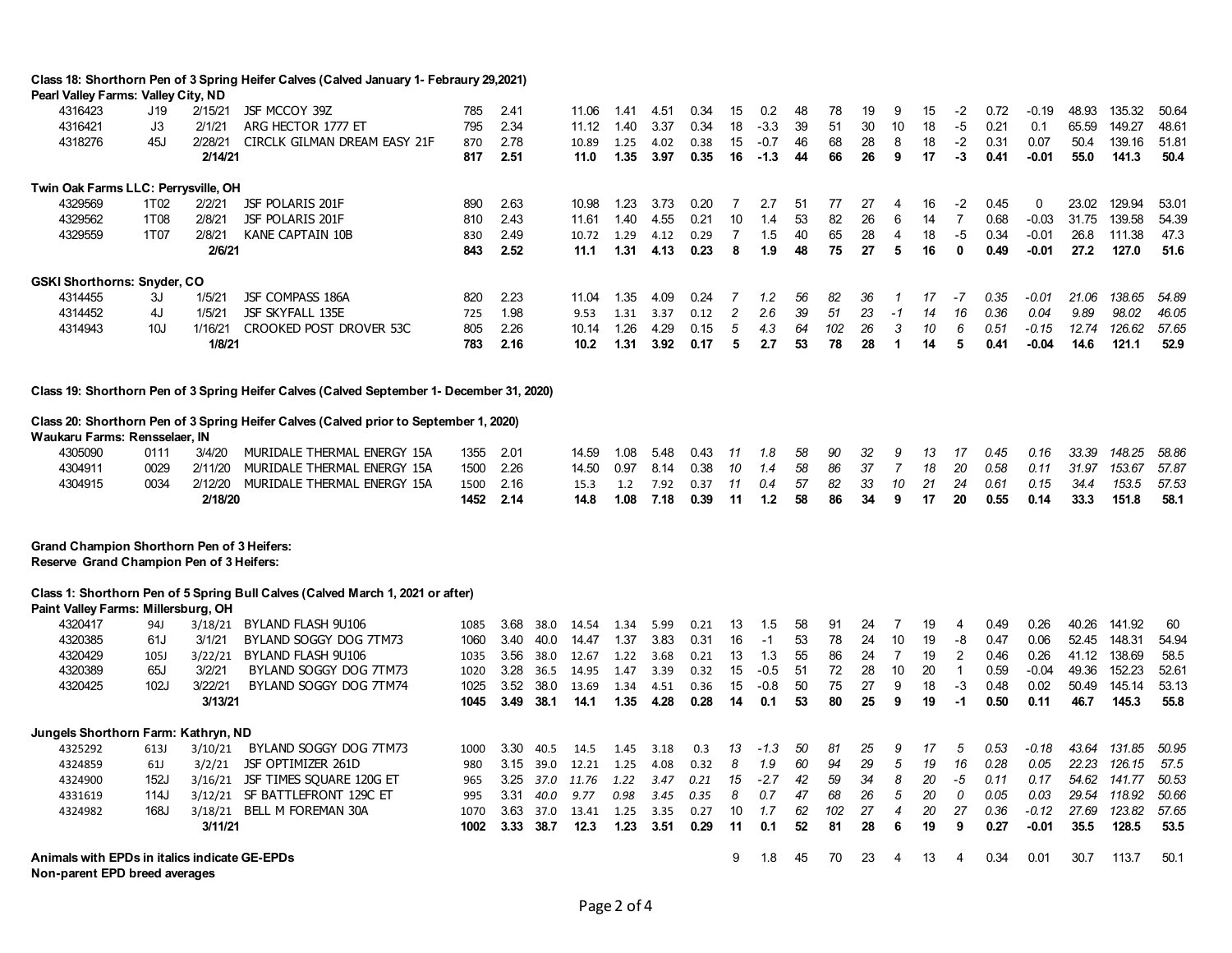**Class 2: Shorthorn Pen of 5 Junior Bull Calves ( Calved January 1- February 29, 2021)**

| Waukaru Farms: Rensselaer, IN                    |             |         |                                                                                      |      |      |      |       |      |      |      |                |        |      |     |    |                |    |                |         |         |       |        |       |
|--------------------------------------------------|-------------|---------|--------------------------------------------------------------------------------------|------|------|------|-------|------|------|------|----------------|--------|------|-----|----|----------------|----|----------------|---------|---------|-------|--------|-------|
| 4324379                                          | 1062        |         | 2/28/21 MURIDALE THERMAL ENERGY 15A                                                  | 1015 | 3.24 | 34.5 | 14.49 | 1.43 | 3.9  | 0.3  | 13             | 2.3    | 75   | 112 | 29 |                | 20 | 11             | 0.35    | 0.16    | 35.41 | 160.84 | 66.66 |
| 4324389                                          | 1072        |         | 3/24/21 KL PRIME TIME TEDDY                                                          | 1005 | 3.48 | 38.0 | 14.29 | 1.42 | 4.07 | 0.36 | 8              | 1.6    | 66   | 97  | 22 | 1              | 20 | 23             | 0.4     | $-0.24$ | 23.36 | 119.63 | 56.64 |
| 4324377                                          | 1060        |         | 2/27/21 KL PRIME TIME TEDDY                                                          | 1030 | 3.28 | 36.0 | 13.7  | 1.33 | 3.38 | 0.26 | 10             | 0.7    | 67   | 99  | 22 | 1              | 16 | 26             | 0.26    | $-0.01$ | 27.26 | 124.82 | 60.22 |
| 4323260                                          | 1041        |         | 2/18/21 KL PRIME TIME TEDDY                                                          | 1070 | 3.31 | 38.5 | 14.97 | 1.4  | 3.52 | 0.14 | 13             | 2.6    | 73   | 118 | 20 | 4              | 19 | 23             | 0.4     | $-0.05$ | 33.84 | 127.91 | 63.35 |
| 4324386                                          | 1069        |         | 3/2/21 SPRYS GIGABYTES N122                                                          | 1055 | 3.39 | 44.5 | 14.59 | 1.38 | 5.2  | 0.25 | 10             | 1.9    | 58   | 89  | 28 | 9              | 17 | 10             | 0.65    | 0.15    | 29.56 | 147.54 | 58.55 |
|                                                  |             | 3/3/21  |                                                                                      | 1035 | 3.34 | 38.3 | 14.4  | 1.39 | 4.01 | 0.26 | 11             | 1.8    | 68   | 103 | 24 | 4              | 18 | 19             | 0.41    | 0.00    | 29.9  | 136.1  | 61.1  |
| <b>Grand Champion Shorthorn Pen of 5 Bulls:</b>  |             |         |                                                                                      |      |      |      |       |      |      |      |                |        |      |     |    |                |    |                |         |         |       |        |       |
| Reserve Grand Champion Shorthorn Pen of 5 Bulls: |             |         |                                                                                      |      |      |      |       |      |      |      |                |        |      |     |    |                |    |                |         |         |       |        |       |
| Jungels Shorthorn Farm: Kathryn, ND              |             |         | Class 5: Shorthorn Pen of 3 Spring Bull Calves (Calved March 1, 2021 or after)       |      |      |      |       |      |      |      |                |        |      |     |    |                |    |                |         |         |       |        |       |
| 4324932                                          | 212J        | 3/28/21 | BELL M FOREMAN 30A                                                                   | 1030 | 3.61 | 39.0 | 12.27 | 1.19 | 4.37 | 0.28 | 4              | 2.4    | 53   | 81  | 23 | 2              | 15 | 18             | 0.41    | 0.16    | 11.79 | 112.83 | 55.55 |
| 4324854                                          | 53J         | 3/2/21  | BELL M FOREMAN 30A                                                                   | 1025 | 3.30 | 41.5 | 10.17 | 0.99 | 4.17 | 0.32 | 10             | 1.2    | 53   | 74  | 32 | 4              | 16 | 24             | 0.44    | 0.06    | 33.25 | 135.51 | 54.26 |
| 4325139                                          | 194J        |         | 3/23/21 JSF TIMES SOUARE 120G ET                                                     | 985  | 3.40 | 36.5 | 13.18 | 1.34 | 4.44 | 0.32 | 12             | 1.9    | 56   | 84  | 31 | $\overline{7}$ | 20 | $-15$          | $-0.03$ | 0.1     | 37.38 | 140.95 | 56.41 |
|                                                  |             | 3/17/21 |                                                                                      | 1013 | 3.44 | 39.0 | 11.9  | 1.17 | 4.33 | 0.31 | 9              | 1.8    | 54   | 80  | 29 | 4              | 17 | 9              | 0.27    | 0.11    | 27.5  | 129.8  | 55.4  |
|                                                  |             |         |                                                                                      |      |      |      |       |      |      |      |                |        |      |     |    |                |    |                |         |         |       |        |       |
| Jungels Shorthorn Farm: Kathryn, ND              |             |         |                                                                                      |      |      |      |       |      |      |      |                |        |      |     |    |                |    |                |         |         |       |        |       |
| 4324891                                          | <b>130J</b> | 3/14/21 | JSF TIMES SOUARE 120G ET                                                             | 925  | 3.09 | 39.0 | 14.35 | 1.55 | 3.71 | 0.21 | 19             | -2.9   | 39   | 59  | 34 | 12             | 22 | -8             | 0.36    | $-0.08$ | 66.66 | 146.01 | 46.67 |
| 4328172                                          | 150J        |         | 3/15/21 JSF POLARIS 201F                                                             | 935  | 3.14 | 34.5 | 14.6  | 1.56 | 4.07 | 0.28 | $\overline{7}$ | 2.2    | 53   | 76  | 28 | 3              | 15 | $-10$          | 0.12    | 0.13    | 23.87 | 130.79 | 54.92 |
| 4324882                                          | 106J        | 3/10/21 | JSF POLARIS 201F                                                                     | 930  | 3.07 | 37.0 | 13.14 | 1.41 | 4.19 | 0.36 | 10             | $-1.4$ | 39   | 63  | 28 | 4              | 15 | 5              | 0.6     | 0       | 37.55 | 119.49 | 47.62 |
|                                                  |             | 3/13/21 |                                                                                      | 930  | 3.10 | 36.8 | 14.0  | 1.51 | 3.99 | 0.28 | 12             | -0.7   | 44   | 66  | 30 | 6              | 17 | $-4$           | 0.36    | 0.02    | 42.7  | 132.1  | 49.7  |
| Paint Valley Farms: Millersburg, OH              |             |         |                                                                                      |      |      |      |       |      |      |      |                |        |      |     |    |                |    |                |         |         |       |        |       |
| 4320399                                          | 75J         | 3/7/21  | BYLAND SOGGY DOG 7TM73                                                               | 990  | 3.24 | 37.0 | 13.29 | 1.34 | 4.45 | 0.35 | 15             | -1     | 48   | 72  | 24 | 9              | 19 | -6             | 0.41    | $-0.05$ | 49.62 | 140.88 | 51.74 |
| 4320408                                          | <b>85J</b>  | 3/15/21 | BYLAND SOGGY DOG 7TM73                                                               | 985  | 3.31 | 35.5 | 15.76 | 1.6  | 3.31 | 0.38 | 17             | $-1.7$ | 46   | 69  | 24 | 11             | 20 | $-2$           | 0.5     | $-0.05$ | 58.29 | 143.66 | 50.48 |
| 4320405                                          | 82J         | 3/12/21 | BYLAND SOGGY DOG 7TM73                                                               | 1055 | 3.50 | 38.0 | 15.38 | 1.46 | 3.5  | 0.46 | 12             | 0.6    | 55   | 81  | 26 | 6              | 17 | $-9$           | 0.6     | $-0.11$ | 37.6  | 146.27 | 53.97 |
|                                                  |             | 3/11/21 |                                                                                      | 1010 | 3.35 | 36.8 | 14.8  | 1.47 | 3.75 | 0.40 | 15             | -0.7   | 50   | 74  | 25 | 9              | 19 | -6             | 0.50    | $-0.07$ | 48.5  | 143.6  | 52.1  |
|                                                  |             |         | Class 6: Shorthorn Pen of 3 Junior Bull Calves (Calved January 1- February 29, 2021) |      |      |      |       |      |      |      |                |        |      |     |    |                |    |                |         |         |       |        |       |
| Waukaru Farms: Renssalaer. IN                    |             |         |                                                                                      |      |      |      |       |      |      |      |                |        |      |     |    |                |    |                |         |         |       |        |       |
| 4324340                                          | 1057        |         | 2/26/21 SPRYS GIGABYTES N122                                                         | 1085 | 3.44 | 44.5 | 13.98 | 1.29 | 4.39 | 0.27 | 8              | 2.3    | 53   | 86  | 28 | 10             | 19 | 7              | 0.45    | 0.31    | 25.94 | 134.97 | 57.78 |
| 4324390                                          | 1073        | 3/3/21  | SPRYS GIGABYTES N122                                                                 | 1115 | 3.60 | 39.0 | 13.74 | 1.23 | 4.1  | 0.3  | $\overline{7}$ | 2.5    | 64   | 96  | 27 | 5              | 12 | 10             | 0.66    | $-0.05$ | 18.08 | 141.85 | 58.74 |
| 4323257                                          | 1038        | 2/16/21 | MURIDALE THERMAL ENERGY 15A                                                          | 1000 | 3.08 | 37.0 | 15.29 | 1.53 | 2.81 | 0.27 | 16             | 0.4    | 59   | 91  | 27 | 8              | 20 | 13             | 0.36    | 0.16    | 49.61 | 145.61 | 59.23 |
|                                                  |             | 2/24/21 |                                                                                      | 1067 | 3.37 | 40.2 | 14.3  | 1.35 | 3.77 | 0.28 | 10             | 1.7    | 58.7 | 91  | 27 | 7.67           | 17 | 10             | 0.49    | 0.14    | 31.2  | 140.8  | 58.6  |
| Studer Shorthorn: Creston, IA                    |             |         |                                                                                      |      |      |      |       |      |      |      |                |        |      |     |    |                |    |                |         |         |       |        |       |
| 4321568                                          | 48J         | 3/7/21  | SASKVALLEY FOOTPRINT 284F                                                            | 875  | 2.86 | 38.0 | 13.21 | 1.51 | 3.65 | 0.29 | 8              | 1.3    | 44   | 70  | 22 | 2              | 22 | 8              | 0.38    | $-0.03$ | 26.09 | 99.73  | 48.56 |
| 4321534                                          | 14J         | 2/7/21  | ALTA CEDAR DIABLO 98U                                                                | 975  | 2.92 | 39.0 | 12.56 | 1.27 | 3.59 | 0.20 | 8              | 2.4    | 47   | 73  | 24 | 6              | 15 | $\overline{7}$ | 0.18    | 0.04    | 26.83 | 112.84 | 51.01 |
| 4321564                                          | 44J         | 3/3/21  | MILLBROOK FIREBALL 23F                                                               | 1025 | 3.31 | 38.0 | 15.07 | 1.47 | 3.52 | 0.22 | 9              | 1.9    | 45   | 67  | 24 | 6              | 17 | $-5$           | 0.32    | $-0.23$ | 32.37 | 116.09 | 46.7  |
|                                                  |             | 2/24/21 |                                                                                      | 958  | 3.03 | 38.3 | 13.6  | 1.42 | 3.59 | 0.24 | 8              | 1.9    | 45   | 70  | 23 | 5              | 18 | 3              | 0.29    | $-0.07$ | 28.4  | 109.6  | 48.8  |
|                                                  |             |         |                                                                                      |      |      |      |       |      |      |      |                |        |      |     |    |                |    |                |         |         |       |        |       |
|                                                  |             |         |                                                                                      |      |      |      |       |      |      |      |                |        |      |     |    |                |    |                |         |         |       |        |       |